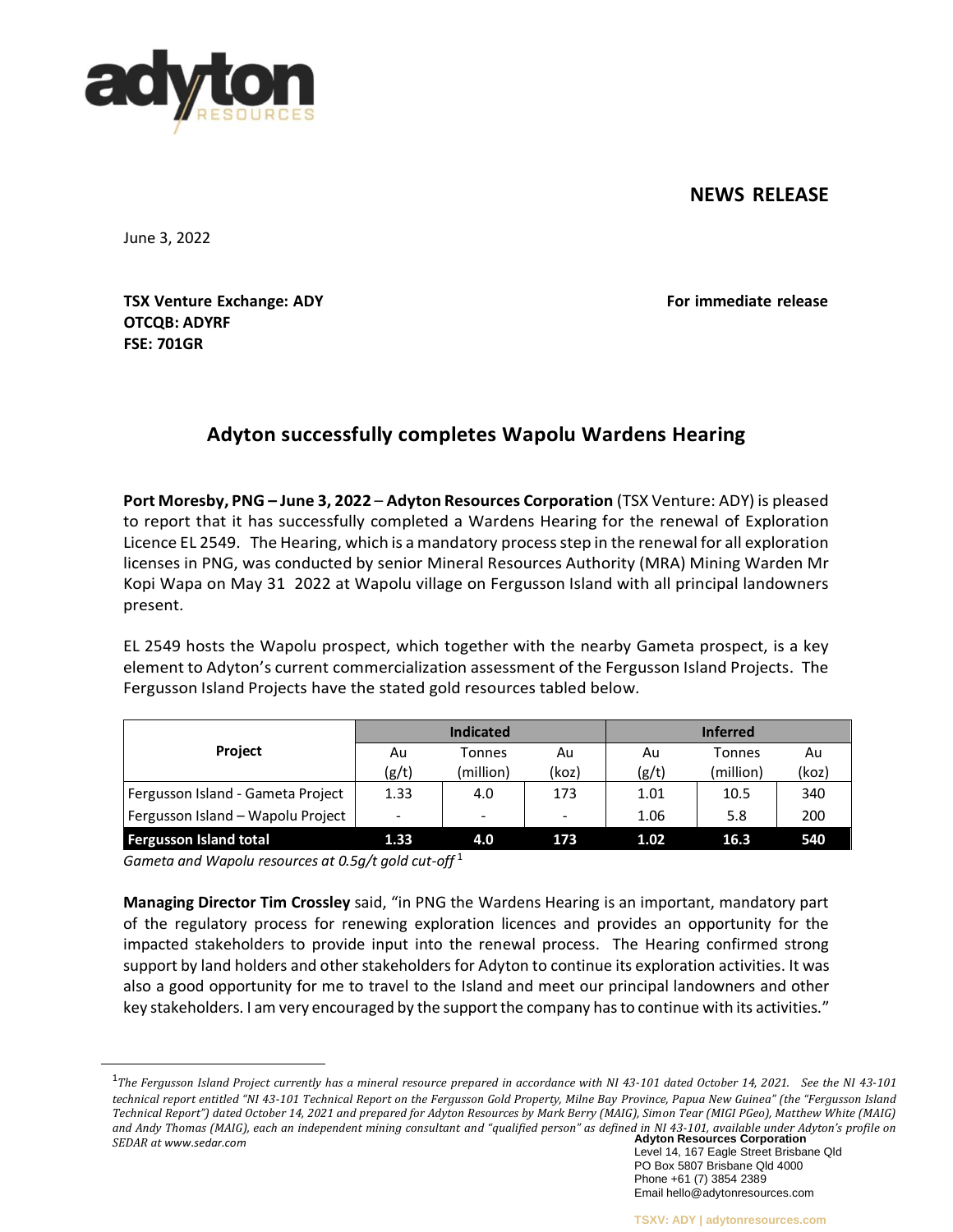

### **Mining Warden Kopi Wapa addresses local Wapolo Landowners**

Tim Crossley, Chief Executive Officer

### **For further information please contact:**

Tim Crossley, Chief Executive Officer E-mail: [tcrossley@adtyonresources.com](mailto:tcrossley@adtyonresources.com) Phone: +61 7 3854 2389

*Neither the TSX Venture Exchange nor its Regulation Services Provider (asthat term is defined in the policies of the TSX Venture Exchange) acceptsresponsibility forthe adequacy or accuracy ofthis press release.*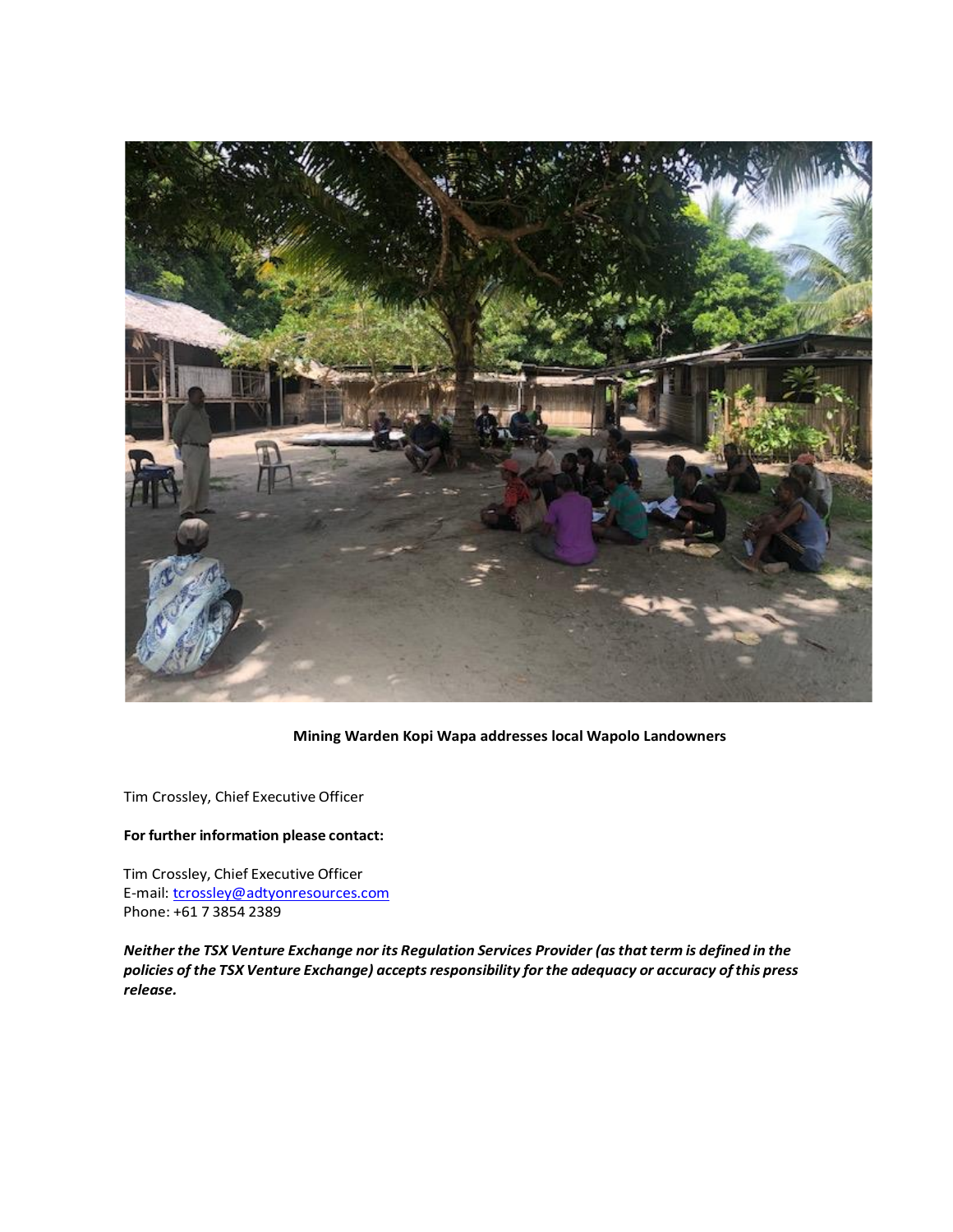#### **ABOUT ADYTON RESOURCES CORPORATION**

Adyton Resources Corporation is focused on the development of gold and copper resources in world class mineral jurisdictions. It currently has a portfolio of highly prospective mineral exploration projects in Papua New Guinea on which it is exploring for copper and gold. The Company's mineral exploration projects are located on the Pacific Ring of Fire which hosts several world class copper and gold deposits. Adyton's current gold resource inventory is more than 2M Oz.

Adyton was formed by a reverse takeover transaction completed with XIB I Capital Corporation on February 17, 2021 and commenced trading on the TSX Venture Exchange under the symbol "ADY" on February 24, 2021.

Adyton is also quoted on the Frankfurt Stock Exchange under the code **701:GR**.



For more information about Adyton and its projects, visit [www.adytonresources.com.](http://www.adytonresources.com/)